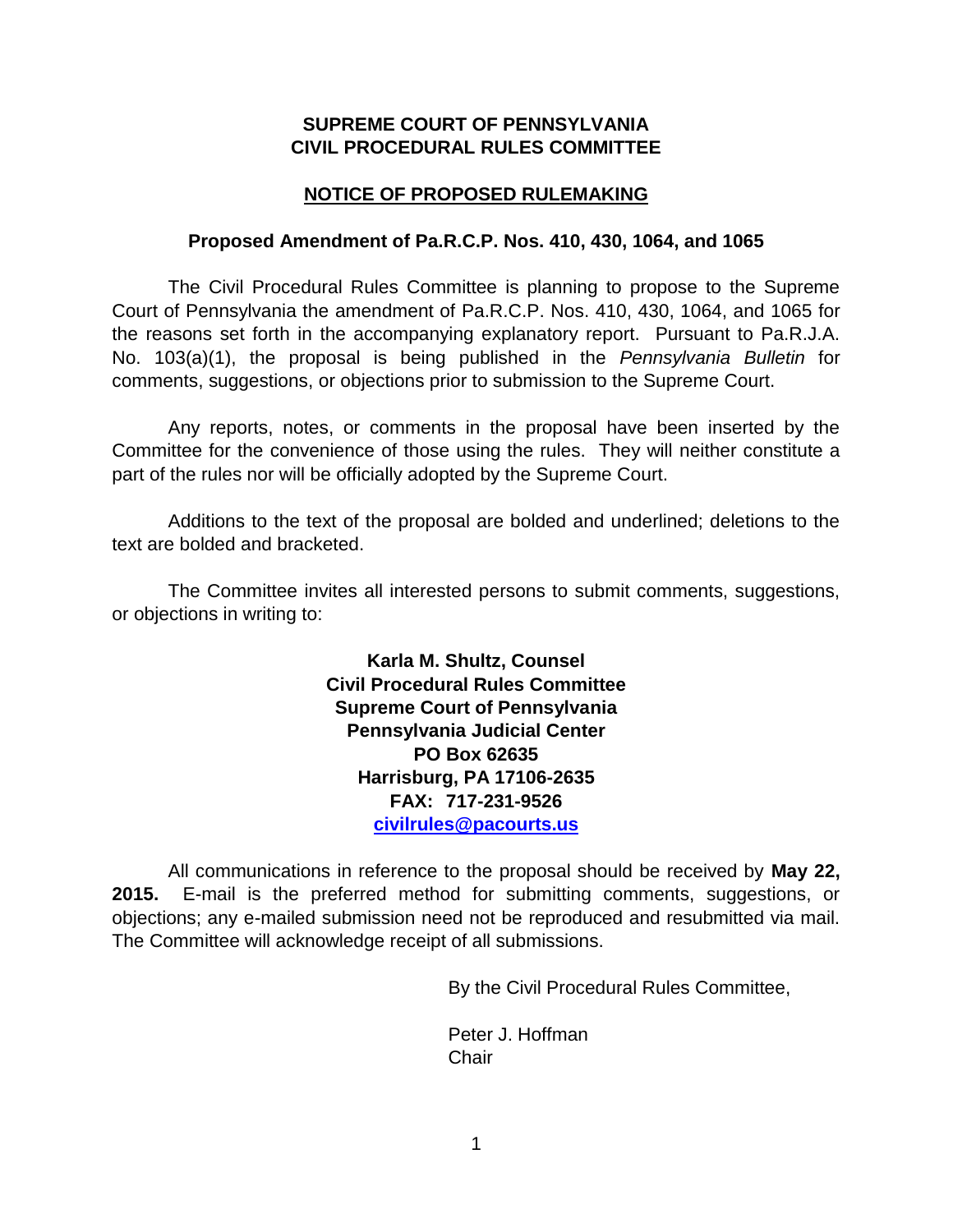#### **Rule 410. Real Property Actions**

(a) In actions involving title to, interest in, possession of, or charges or liens upon real property, original process shall be served upon the defendant in the manner provided by Rule 400 et seq.

(b)(1) If in an action involving an interest in real property the relief sought is possession or mortgage foreclosure, original process also shall be served upon any person not named as a party who is found in possession of the property. The sheriff shall note the service in the return.

(2) If the relief sought is possession, the person so served shall thereupon become a defendant in the action. Upon praecipe of the plaintiff the prothonotary shall index the name of the person found in possession as a party to the action.

(3) If the relief sought is mortgage foreclosure, the person so served shall not thereby become a party to the action.

(c) If service is made pursuant to an order of court under Rule 430(a), the court shall direct one or more of the following methods of service:

(1) publication as provided by Rule 430(b),

# **Note: See Rule 1064 for additional requirements for service of original process by publication for actions to quiet title involving subsurface mineral rights.**

 (2) posting a copy of the original process on the most public part of the property,

(3) registered mail to the defendant's last known address, and

 (4) such other methods, if any, as the court deems appropriate to give notice to the defendant.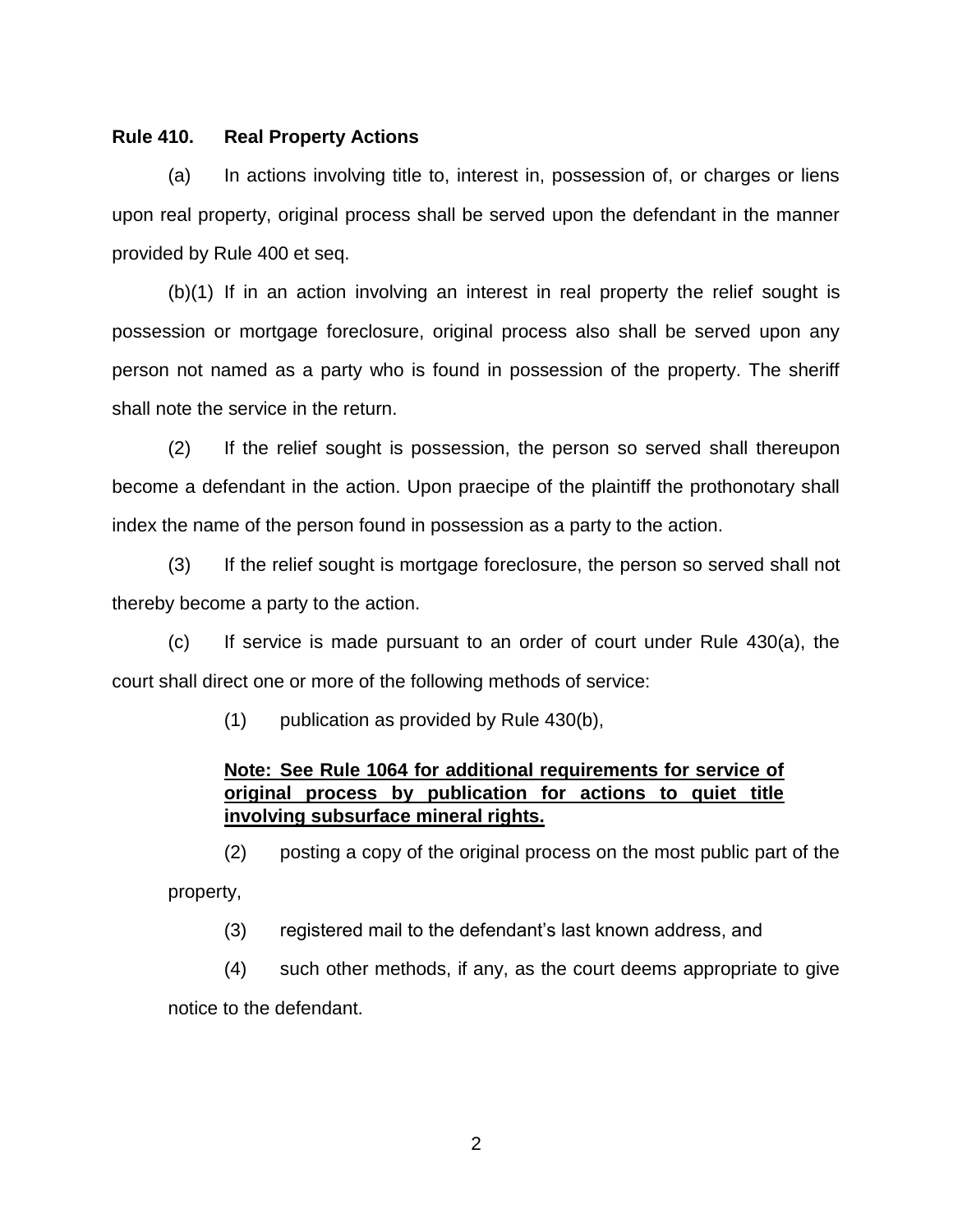#### **Rule 430. Service Pursuant to Special Order of Court. Publication**

(a) If service cannot be made under the applicable rule the plaintiff may move the court for a special order directing the method of service. The motion shall be accompanied by an affidavit stating the nature and extent of the investigation which has been made to determine the whereabouts of the defendant and the reasons why service cannot be made.

> Note: A sheriff's return of ''not found'' or the fact that a defendant has moved without leaving a new forwarding address is insufficient evidence of concealment. *Gonzales v. Polis*, **[238 Pa. Super. 362,]** 357 A.2d 580 (**Pa. Super.** 1976). Notice of intended adoption mailed to last known address requires a ''good faith effort'' to discover the correct address. *Adoption of Walker*, **[468 Pa. 165,]** 360 A.2d 603 (**Pa.** 1976).

> An illustration of a good faith effort to locate the defendant includes (1) inquiries of postal authorities including inquiries pursuant to the Freedom of Information Act, 39 CFR Part 265, (2) inquiries of relatives, neighbors, friends, and employers of the defendant, [and] (3) examinations of local telephone directories, **courthouse records,** voter registration records, local tax records, and motor vehicle records**, and (4) a reasonable internet search**.

# **See Rule 1064 for additional requirements for service of original process by publication for actions to quiet title involving subsurface mineral rights.**

(b)(1) If service of process by publication has been authorized by rule of civil procedure or order of court, the publication shall be by advertising a notice of the action once in the legal publication, if any, designated by the court for the publication of legal notices and in one newspaper of general circulation within the county. The publication shall contain the caption of the action and the names of the parties, state the nature of the action**,** and conclude with a notice substantially in the following form: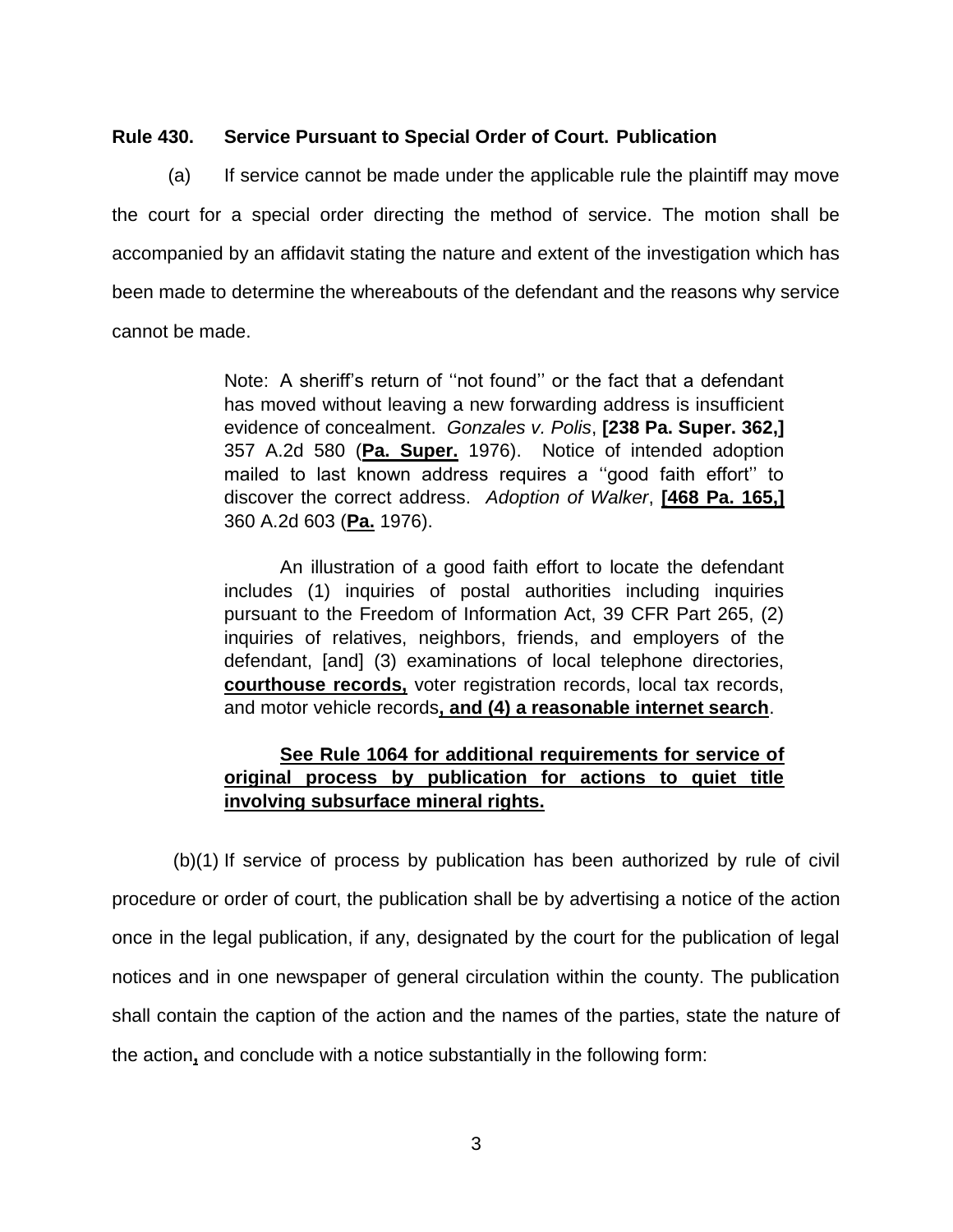#### NOTICE

 If you wish to defend, you must enter a written appearance personally or by attorney and file your defenses or objections in writing with the court. You are warned that if you fail to do so the case may proceed without you and a judgment may be entered against you without further notice for the relief requested by the plaintiff. You may lose money or property or other rights important to you.

YOU SHOULD TAKE THIS PAPER TO YOUR LAWYER AT ONCE. IF YOU DO NOT HAVE A LAWYER, GO TO OR TELEPHONE THE OFFICE SET FORTH BELOW. THIS OFFICE CAN PROVIDE YOU WITH INFORMATION ABOUT HIRING A LAWYER.

IF YOU CANNOT AFFORD TO HIRE A LAWYER, THIS OFFICE MAY BE ABLE TO PROVIDE YOU WITH INFORMATION ABOUT AGENCIES THAT MAY OFFER LEGAL SERVICES TO ELIGIBLE PERSONS AT A REDUCED FEE OR NO FEE.

| (NAME)    |                    |  |
|-----------|--------------------|--|
|           |                    |  |
|           |                    |  |
|           |                    |  |
| (ADDRESS) |                    |  |
|           | (TELEPHONE NUMBER) |  |

Note: The office shall be that designated by the court under Rule 1018.1(c).

(2) When service is made by publication upon the heirs and assigns of a named former owner or party in interest, the court may permit publication against the heirs or assigns generally if it is set forth in the complaint or an affidavit that they are unknown.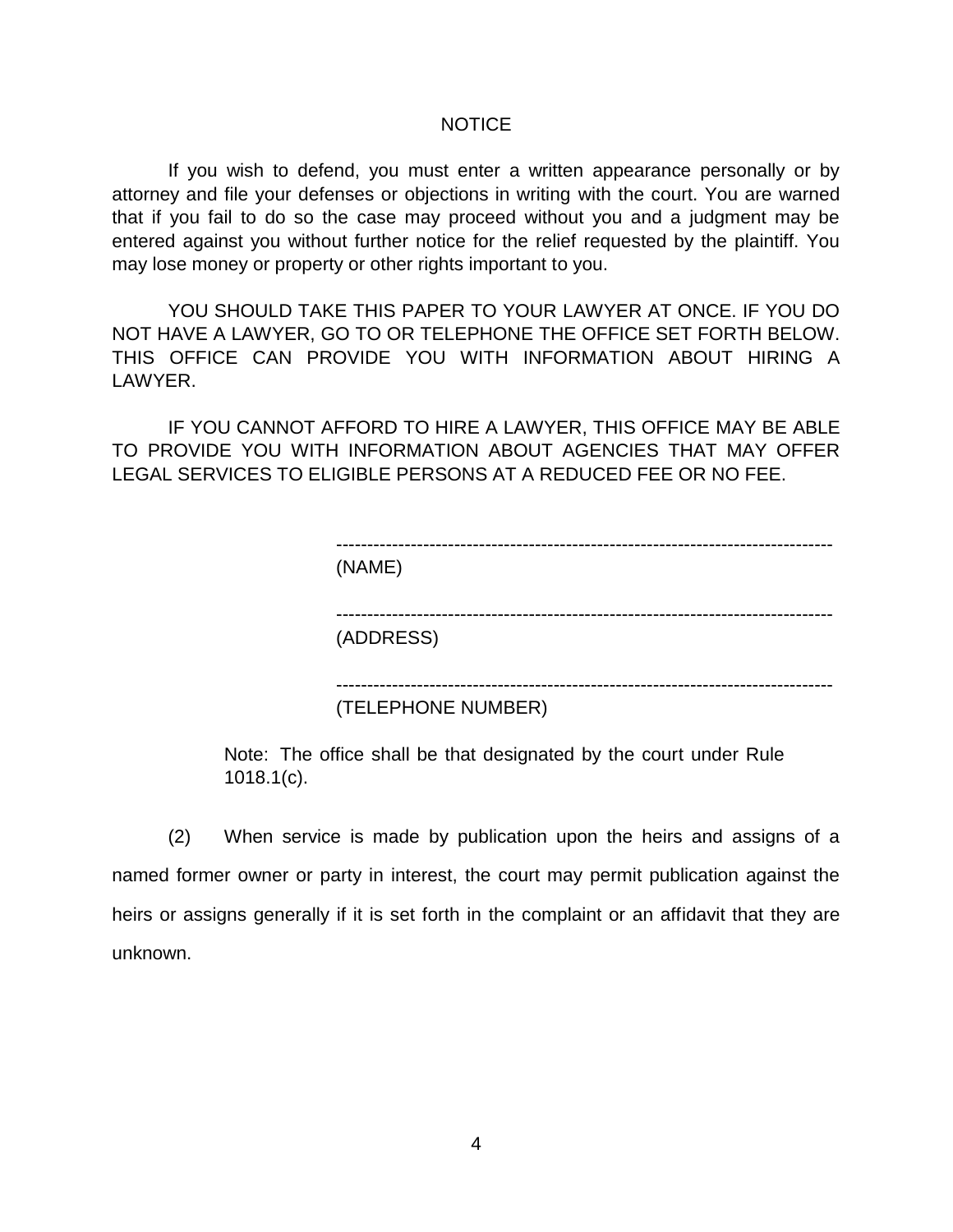**Rule 1064. Service** 

**[Rescinded.] In actions involving subsurface mineral rights, if the plaintiff seeks to serve original process by publication pursuant to Rule 430 and obtains actual knowledge of the defendant's address outside the county in which the property is located, the plaintiff shall conduct a search for the defendant in that locale.**

> Note: For service of original process, see Rule 410 governing service in actions involving real property. **See Rule 430 for additional requirements for service of original process by publication.**

# **Rule 1065. Specific Averments**

**(a) Except as provided in subdivision (b), [T]t**he plaintiff shall describe the land in the complaint.

**(b) In an action to quiet title involving subsurface mineral rights, the complaint shall describe the land by attaching:**

**(1) an abstract of the mineral title, and**

**(2) a statement of acreage involved that includes a metes and** 

**bounds description.**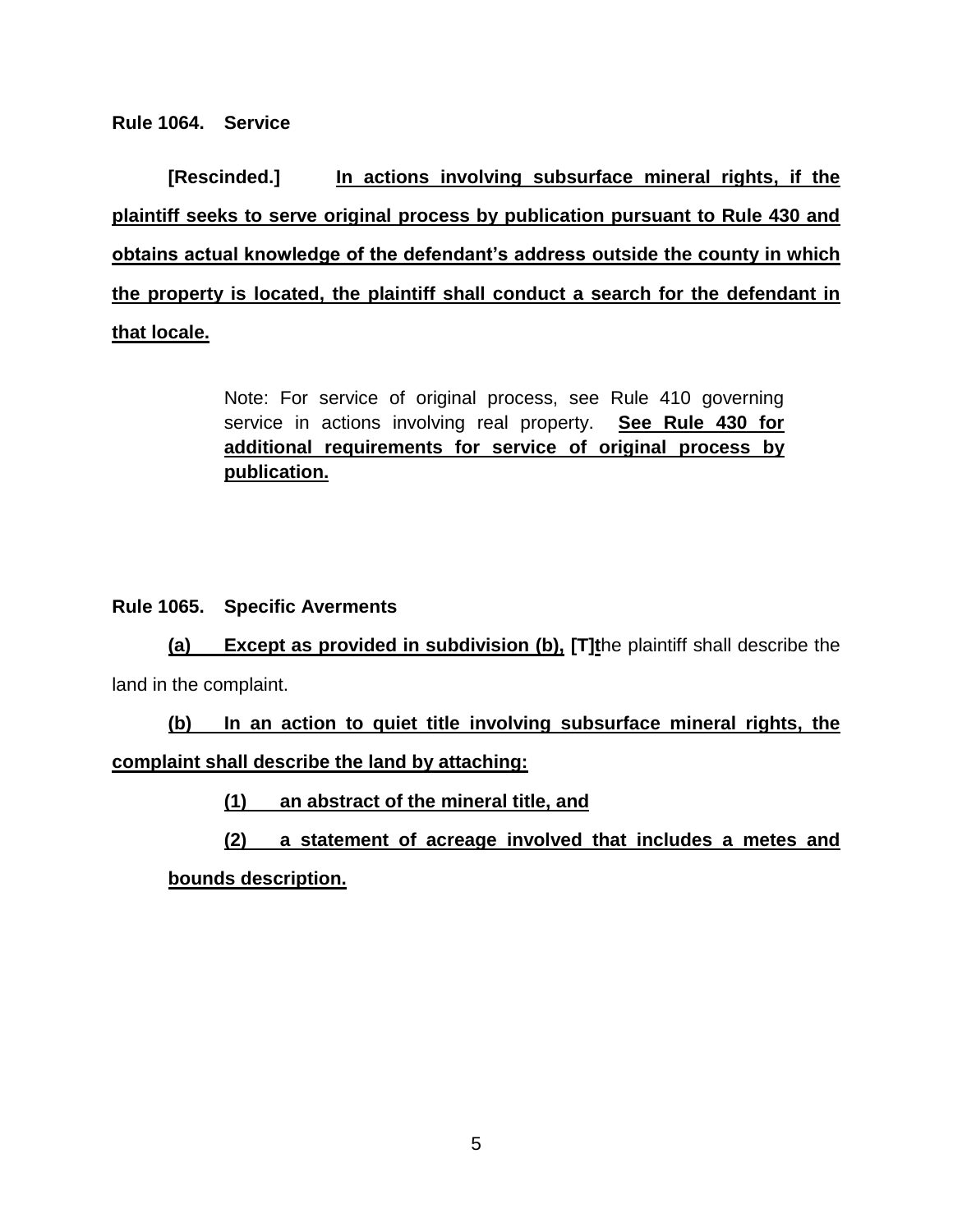#### **Explanatory Comment**

The Civil Procedural Rules Committee is proposing the amendment of Rules 410, 430, 1064, and 1065 to update the requirements for the service of original process by publication generally and provide additional requirements when the action to quiet title involves subsurface mineral rights. Currently, when a plaintiff is unable to serve original process on a defendant pursuant to Rule 400, the Rules of Civil Procedure allow a plaintiff to serve original process by publication pursuant to Rule 430 governing service by special court order. For service by publication to be allowed, the plaintiff must file a motion with an affidavit describing the good faith efforts on the part of the plaintiff to locate the defendant. The note to Rule 430 currently provides illustrations of what constitutes a good faith effort to locate a defendant and the proposed amendment would expand the sources to be searched to include courthouse records and a reasonable internet search. By including these sources, the amendment is intended to update the rule to use modern technology in an effort to locate a defendant as well as records that are already available at the courthouse. In many instances courthouse records are available on line as well.

With regard to actions to quiet title of subsurface mineral rights, the proposed recommendation would reconstitute Rule 1064, which formerly governed service generally for actions to quiet title. The reconstituted rule would require a plaintiff, who has obtained actual knowledge of the defendant's address outside the county in which property at issue is located, to conduct a search for the defendant in that locale in addition to the requirements of Rule 430(a).

The proposed recommendation would also amend Rule 1065 governing the content of a complaint in actions to quiet title of subsurface mineral rights to require an adequate and verified land description in the complaint which would include an abstract

6